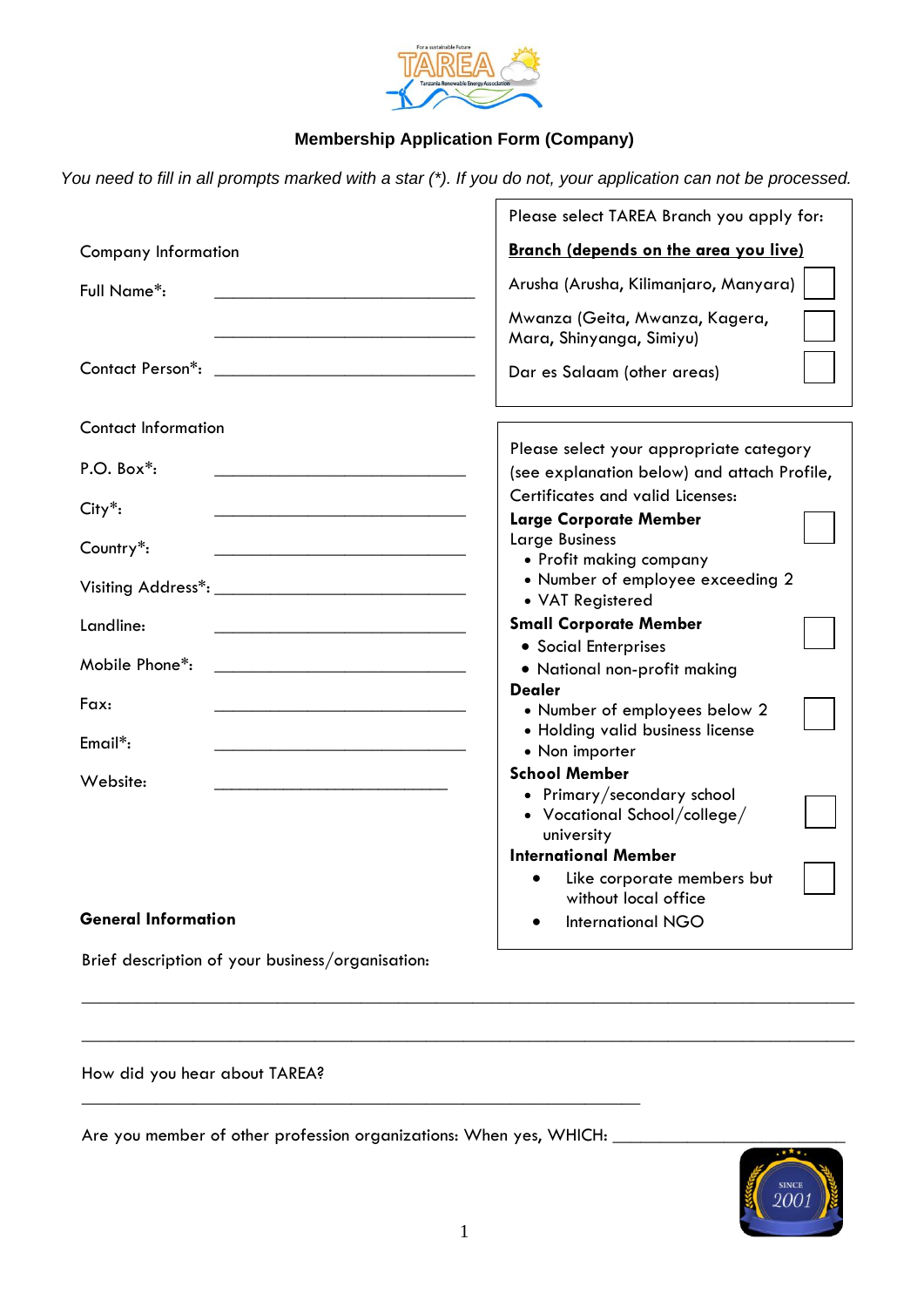## Please Note

Membership identification

Each TAREA member will be identified by a certificate, which will indicate a membership category, number and the year of validity. Membership benefits/rights are subject to the annual fee payment. Based on the existing situation and upon approval by the Executive Committee, annual subscriptions could be reviewed at any appropriate time.

Payment of Membership Registration and Annual Fee

You can pay membership registration and annual fees by cash at TAREA Offices, through bank and MPESA. Pay fees at your respective service office. The financial year of TAREA runs from 1<sup>st</sup> January to 31st December. If a new member joins in the period of October to December, the membership fee covers also the following year.

1) Northern Zone Office (Arusha)

**Bank:** CRDB **Account name:** TAREA Northern Zone Branch **Account number:** 0150200638000 P.O. Box 13954 Arusha, Arusha-Moshi/Nairobi Roads, Arusha Technical College, Association of Citizen Contractors Tanzania Building Room 3 Email: [arusha@tarea-tz.org](mailto:arusha@tarea-tz.org)

2) Lake Victoria Zone Office (Mwanza): **Bank:** CRDB **Account name:** TAREA Lake Victoria Zone Branch **Account number:** 0152457725000 (Regions of Geita, Kagera, Mara, Mwanza, Shinyanga and Simiyu) P.O Box 6118 Mwanza Uhuru Street, Nyamagana District commissioner Office, 1 Email: [mwanza@tarea-tz.org](mailto:mwanza@tarea-tz.org)

3) Dar es Salaam Office:

**Bank:** CRDB **Account name:** TAREA **Account number:** 01J1013377900 (Rest of the regions and international not operating within the areas of the branches) P.O. Box 32643 Dar es Salaam, Mandela Road, Plot 1080 Mabibo External, Export Processing Zones Authority, Shopping Arcade 17 Email: [info@tarea-tz.org](mailto:info@tarea-tz.org)

## **Confirmation**

I understand that my membership to TAREA is subject to the decision of the Association. I acknowledge that my membership is only valid if my certificate is accompanied by a receipt for payment of annual fees. I know that this payment is due each year, before March 31<sup>st</sup>, and no payment is refundable. I have been informed about the registration process, and I agree to the constitution of TAREA and the member code of conduct.

\_\_\_\_\_\_\_\_\_\_\_\_\_\_\_\_ \_\_\_\_\_\_\_\_\_\_\_\_\_\_\_\_\_\_\_\_\_\_\_\_\_\_\_\_\_\_\_\_\_\_\_\_\_\_\_\_\_\_\_\_\_\_\_

| Date                   | Signature of applicant |                     |  |
|------------------------|------------------------|---------------------|--|
| For Official use only: |                        |                     |  |
|                        |                        | Rejected: $\bigcap$ |  |
|                        |                        |                     |  |

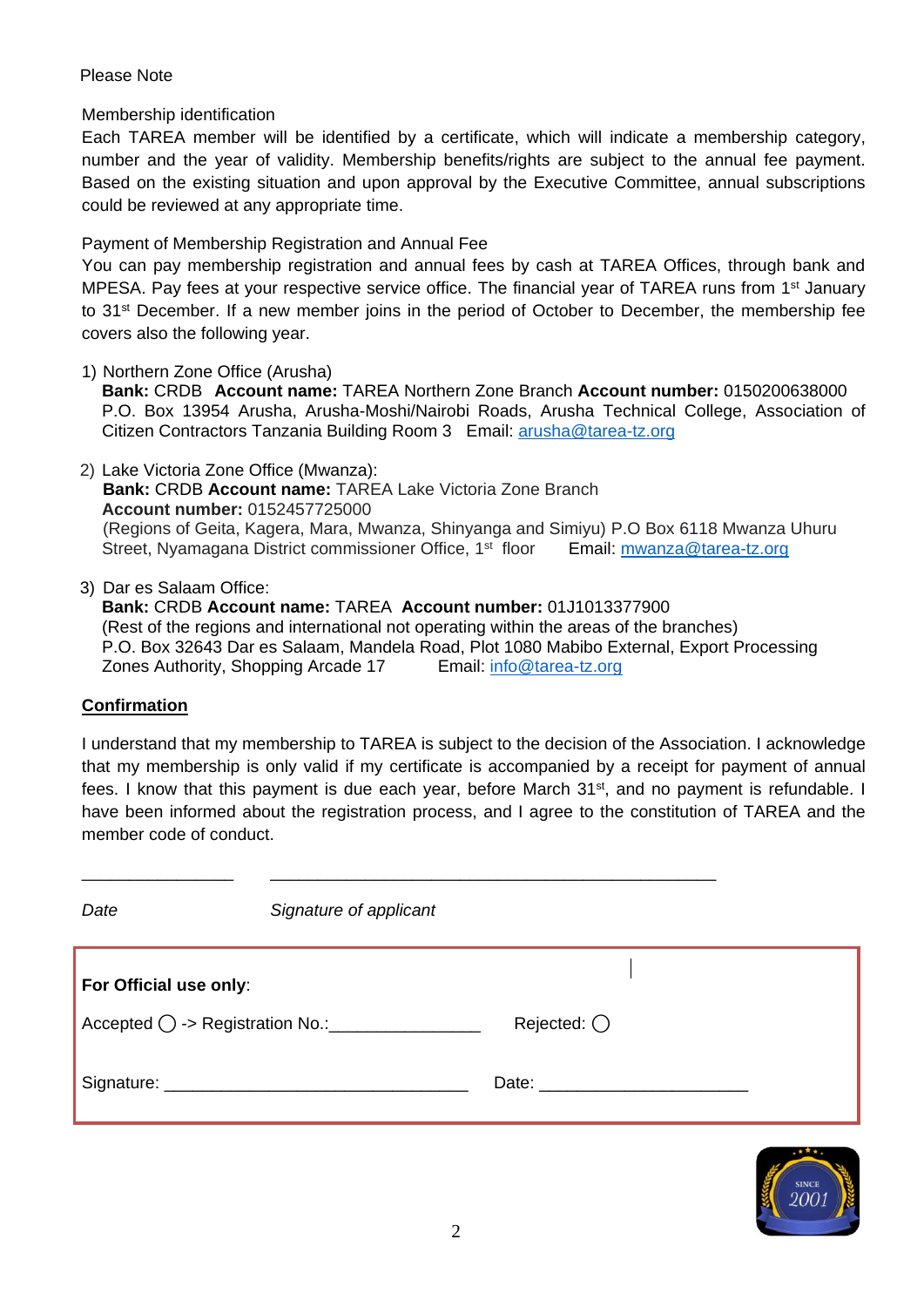## **TAREA FEES STRUCTURE AND BENEFITS**

| <b>Category</b>            | <b>Subcategory</b>                             | <b>Registration</b><br>fee<br>(to be paid only |            | <b>Annual</b><br><b>Subscription</b><br>(to be paid every |            | <b>Special Benefits</b>                                                                                                                                                                                                                                                                                                                                                                                                                                                                                                                                                                                                                          |  |
|----------------------------|------------------------------------------------|------------------------------------------------|------------|-----------------------------------------------------------|------------|--------------------------------------------------------------------------------------------------------------------------------------------------------------------------------------------------------------------------------------------------------------------------------------------------------------------------------------------------------------------------------------------------------------------------------------------------------------------------------------------------------------------------------------------------------------------------------------------------------------------------------------------------|--|
|                            |                                                |                                                | once)      |                                                           | year)      |                                                                                                                                                                                                                                                                                                                                                                                                                                                                                                                                                                                                                                                  |  |
|                            |                                                | <b>USD</b>                                     | <b>TZS</b> | <b>USD</b>                                                | <b>TZS</b> |                                                                                                                                                                                                                                                                                                                                                                                                                                                                                                                                                                                                                                                  |  |
| Corporate<br><b>Member</b> | Large Business<br>(See criteria page 1)        |                                                | 100,000    |                                                           | 500,000    | All benefits of Small Business and Dealers plus:<br>Full Access to tenders/advertisements information<br>Representation to the government in advocacy and lobby works<br>on sectorial policies, regulations and strategies<br>Representation to the national apex business network<br>National and international business cooperation facilitation<br>Access to tender information and advertisements<br><b>Recommendation Letter from TAREA</b><br>International business seminars<br>л<br>Access to the sectorial regulatory information<br>л<br>Use of TAREA logo for company promotion<br>х<br>Representation to the fair business regulator |  |
|                            | <b>Small Business</b><br>(See criteria page 1) |                                                | 50,000     |                                                           | 300,000    | All benefits of Dealers plus:<br>Free hotlink by name to your website on the TAREA website<br>Reduced rates on exhibitions and services<br>×<br>Free opportunities to publish articles or information via e-mail and<br>social media<br>Representation on the lobby for financing to the government<br>authorities, development partners and financial institutes<br>Networking opportunities that speed the process of integrating into<br>the community<br>Access to database and sectorial information                                                                                                                                        |  |
|                            | Dealer<br>(Small retailers)                    |                                                | 30,000     |                                                           | 125,000    | Reduced rates of advertisement in TAREA media<br>$\blacksquare$<br>Network and knowledge exchange with Cooperate Members<br>×<br>Update information on renewable energy technologies<br>х<br>Capacity building<br>Exposure in renewable actors' directory                                                                                                                                                                                                                                                                                                                                                                                        |  |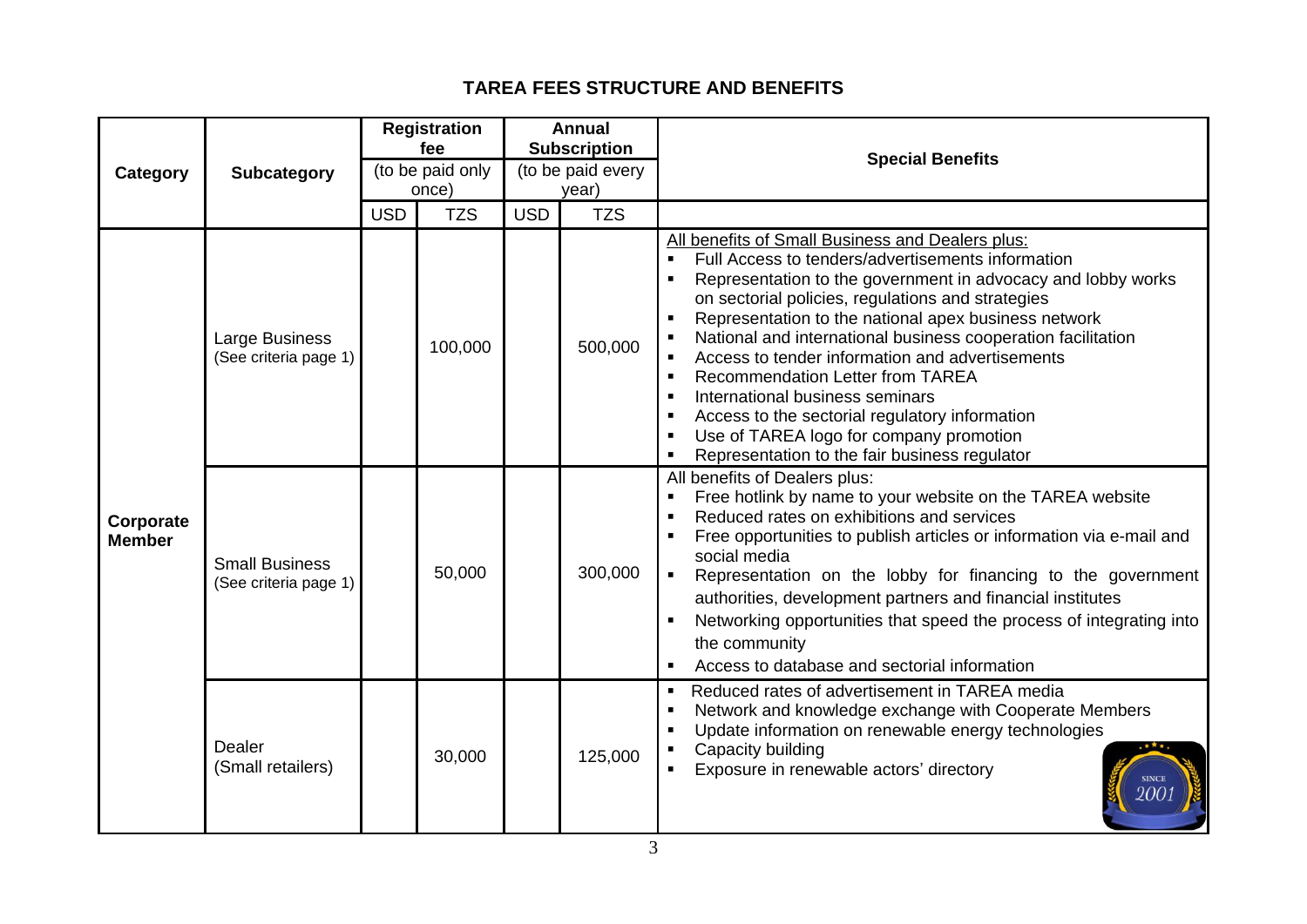|                                      | <b>Schools</b>                                                           | 10,000 | 30,000 | Free renewable energy lectures/teaching/ demonstration<br>$\blacksquare$<br>days<br>Access to info material about renewable energy<br>Communication and network with other teachers and<br>$\blacksquare$<br>renewable energy experts<br>Recognition through TAREA Certificate show off<br>$\blacksquare$<br>Exposure in renewable actors' directory<br>$\blacksquare$                                                                                                                                                                                                                            |
|--------------------------------------|--------------------------------------------------------------------------|--------|--------|---------------------------------------------------------------------------------------------------------------------------------------------------------------------------------------------------------------------------------------------------------------------------------------------------------------------------------------------------------------------------------------------------------------------------------------------------------------------------------------------------------------------------------------------------------------------------------------------------|
| <b>Associate</b><br><b>Member</b>    | <b>Individual Person</b><br>(not working with<br>RE)                     | 30,000 | 40,000 | The benefits are similar to Professional Members except for<br>$\blacksquare$<br>access to Access to individual tenders/advertisements/calls                                                                                                                                                                                                                                                                                                                                                                                                                                                      |
| <b>Professional</b><br><b>Member</b> | Professional<br>Member<br>(academic<br>education)                        | 30,000 | 60,000 | All benefits of Technician Members plus:<br>Access to individual tenders/advertisements/calls<br>$\blacksquare$<br>The opportunity of papers at the high level local and<br>international forums<br>Representation of the network at the high level local and<br>international forums/dialogues<br>Access to TAREA database<br>Service of connection to the international partner consultants<br>$\blacksquare$                                                                                                                                                                                   |
|                                      | Technician<br>Member<br>(vocational<br><b>Education and</b><br>Training) | 20,000 | 25,000 | Free opportunities to publish articles or information via<br><b>TAREA</b> social media<br>Contacts/calls to find working places or exchange/gain<br>knowledge<br>Local and international training/workshop opportunities<br>п<br>Update information on the renewable energy sector<br>$\blacksquare$<br>Reduced rates on the paid services<br>$\blacksquare$<br>Use of TAREA certificate for recognition<br>$\blacksquare$<br>Access to the reference letter<br>$\blacksquare$<br>Exposure in renewable actors directory<br>$\blacksquare$<br>Participate in TAREA assignments and research works |